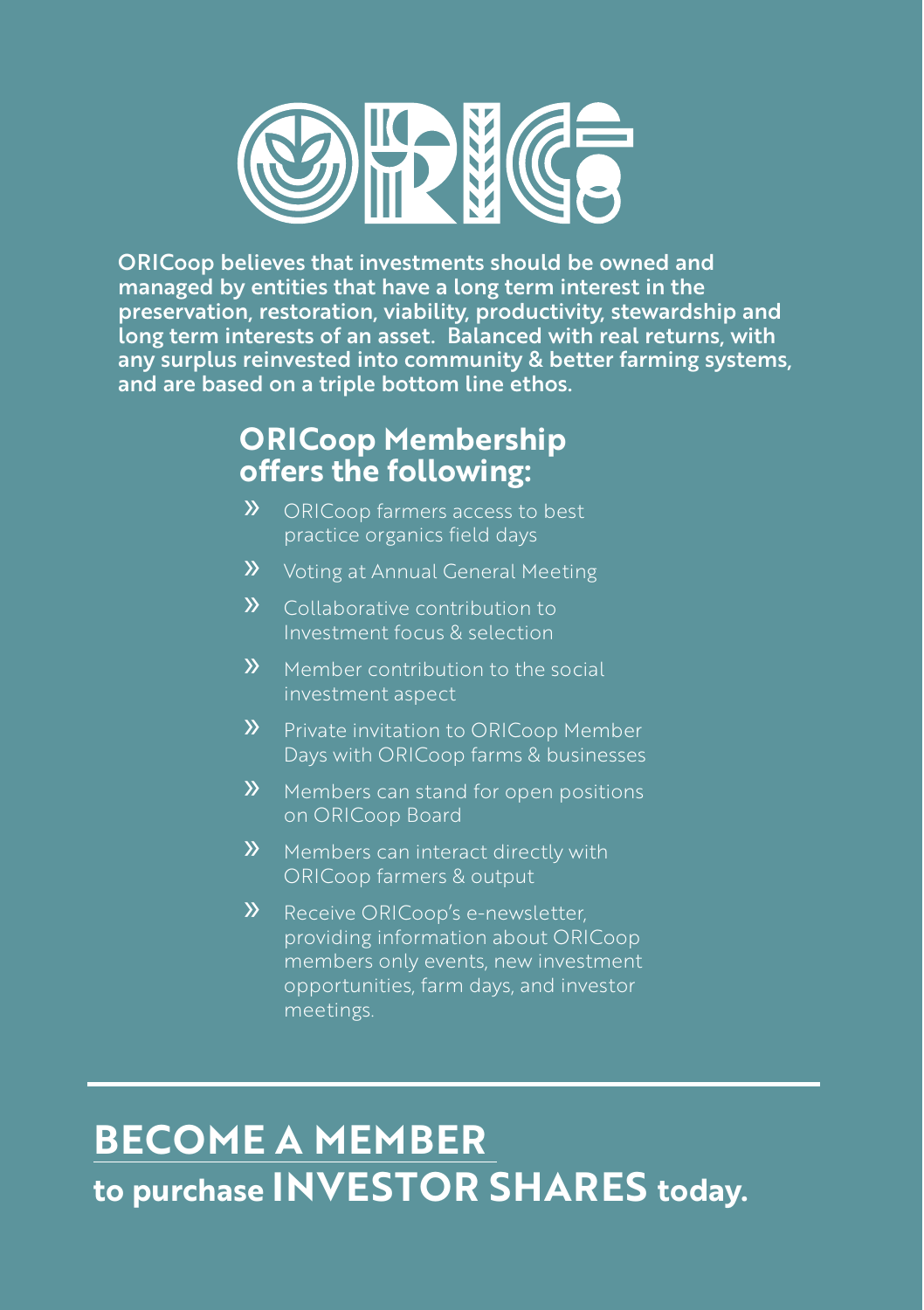### **Investor Share Application**

Please complete all sections of the ORICoop Investor Share application using BLOCK LETTERS.

Insert the number of Investor Shares you wish to apply for, and the total amount (per share) you will be required to pay. The minimum number of Investor Shares is two, or \$1000.

ORICoop Investor shares are only available to ORICoop members. You can join online *[HERE.](http://www.organicinvestmentcooperative.com.au)* Applications must be in the name(s) of natural person(s), companies or other legal entities acceptable to the Company up to a maximum of three names per application.

Please enter your postal address for records only. All communications to you from the Company's share registry will be emailled to the person(s) as recorded with your membership. You are responsible to notify us of any change of address, email or telephone number within 28 days.

Please provide us with telephone numbers (including the person responsible in the case of an application by a company) so that we can contact you if there is an irregularity in your Application Form.

If you have any questions on how to complete this Share Application please contact the Administrator on *[admin@organicinvestmentcooperative.com.au](mailto:admin@organicinvestmentcooperative.com.au)*

TAX FILE NUMBERS ('TFN') are authorised by tax law and the Privacy Act. The failure to quote a TFN will not invalidate your application for Shares.

LODGEMENT OF APPLICATIONS: Please EMAIL, post or deliver the completed Application Form to the following address along with your EFT receipt, cheque or money order for the total value of ORICoop investor shares purchased:

#### EMAIL (preferred)

*admin@organicinvestmentcooperative.com.au* 

POST - ORICoop Member Shares Level 5 The Causeway, 306 Collins Street, Melbourne, VIC 3000.

All receipts of ORICoop investor shares will be via return email.

All Investor Share payments should be made to this account, using your surname as the reference.

ACCOUNT NAME Organic & Regenerative Investment Cooperative BSB 313140 ACCOUNT NUMBER 12129039